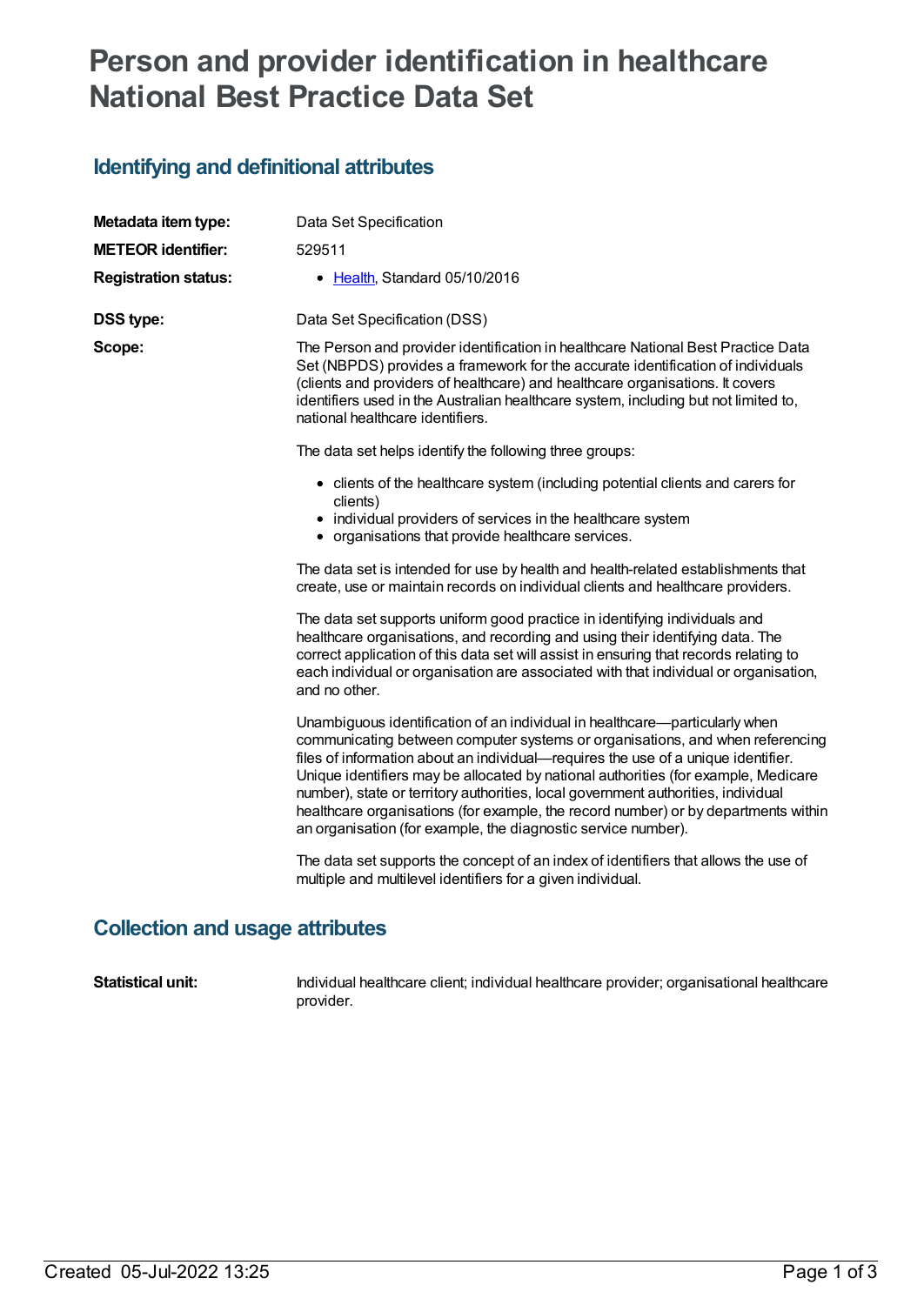| Guide for use:                         | The data set is intended to complement the requirements of the Healthcare<br>Identifiers (HI) Service.                                                                                                                                                                                                                                                                                                                                                                                                                                    |  |  |  |  |
|----------------------------------------|-------------------------------------------------------------------------------------------------------------------------------------------------------------------------------------------------------------------------------------------------------------------------------------------------------------------------------------------------------------------------------------------------------------------------------------------------------------------------------------------------------------------------------------------|--|--|--|--|
|                                        | <b>Relationship to the HI Service</b>                                                                                                                                                                                                                                                                                                                                                                                                                                                                                                     |  |  |  |  |
|                                        | The HI Service is funded by all Australian governments and is the foundation for the<br>broader eHealth system. This service is underpinned by the Healthcare Identifiers<br>Act 2010 (the HI Act), the Healthcare Identifiers Regulations 2010, the National<br>Partnership Agreement on E-Health, and the service level agreements between<br>the Australian Digital Health Agency and the Australian Government Department of<br>Human Services.                                                                                       |  |  |  |  |
|                                        | The HI Service provides services to the health sector that will assist in the<br>identification of individuals (patients and healthcare providers) and organisations<br>involved in the receipt or provision of healthcare. This service is in evolution and is<br>likely to change over time. The HI Service uses a unique 16 digit identification<br>number. However, these are not the only identifiers used in healthcare, nor do they<br>necessarily replace the use of local identifiers in individual healthcare<br>organisations. |  |  |  |  |
|                                        | The HI Act restricts the way in which the national identifiers and the HI Service can<br>be used and specifies three types of national healthcare identifiers:                                                                                                                                                                                                                                                                                                                                                                            |  |  |  |  |
|                                        | • Individual Healthcare Identifier (IHI) for individuals receiving healthcare<br>services                                                                                                                                                                                                                                                                                                                                                                                                                                                 |  |  |  |  |
|                                        | • Healthcare Provider Identifier-Individual (HPI-I) for healthcare professionals<br>involved in providing patient care                                                                                                                                                                                                                                                                                                                                                                                                                    |  |  |  |  |
|                                        | • Healthcare Provider Identifier-Organisation (HPI-O) for organisations that<br>deliver healthcare (such as hospitals or general practices).                                                                                                                                                                                                                                                                                                                                                                                              |  |  |  |  |
| <b>Comments:</b>                       | Glossary items                                                                                                                                                                                                                                                                                                                                                                                                                                                                                                                            |  |  |  |  |
|                                        | Glossary terms that are relevant to this NBPDS are included here.                                                                                                                                                                                                                                                                                                                                                                                                                                                                         |  |  |  |  |
|                                        | <b>Address</b>                                                                                                                                                                                                                                                                                                                                                                                                                                                                                                                            |  |  |  |  |
|                                        | <b>Birthweight</b>                                                                                                                                                                                                                                                                                                                                                                                                                                                                                                                        |  |  |  |  |
|                                        | Data exchange agreement                                                                                                                                                                                                                                                                                                                                                                                                                                                                                                                   |  |  |  |  |
|                                        | <b>Family</b>                                                                                                                                                                                                                                                                                                                                                                                                                                                                                                                             |  |  |  |  |
|                                        | Geocode                                                                                                                                                                                                                                                                                                                                                                                                                                                                                                                                   |  |  |  |  |
|                                        | <b>Geographic indicator</b>                                                                                                                                                                                                                                                                                                                                                                                                                                                                                                               |  |  |  |  |
|                                        | <b>Healthcare provider</b>                                                                                                                                                                                                                                                                                                                                                                                                                                                                                                                |  |  |  |  |
| <b>Source and reference attributes</b> |                                                                                                                                                                                                                                                                                                                                                                                                                                                                                                                                           |  |  |  |  |
| <b>Submitting organisation:</b>        | Australian Institute of Health and Welfare                                                                                                                                                                                                                                                                                                                                                                                                                                                                                                |  |  |  |  |
| <b>Reference documents:</b>            | Standards Australia 2014. AS 4846:2014 Person and provider identification in<br>healthcare. Sydney: Standards Australia.                                                                                                                                                                                                                                                                                                                                                                                                                  |  |  |  |  |
| <b>Relational attributes</b>           |                                                                                                                                                                                                                                                                                                                                                                                                                                                                                                                                           |  |  |  |  |
| <b>Related metadata</b>                | See also Health care client identification DSS                                                                                                                                                                                                                                                                                                                                                                                                                                                                                            |  |  |  |  |
| references:                            | • Health, Retired 20/03/2013                                                                                                                                                                                                                                                                                                                                                                                                                                                                                                              |  |  |  |  |
|                                        | See also Health care provider identification DSS                                                                                                                                                                                                                                                                                                                                                                                                                                                                                          |  |  |  |  |
|                                        | • Health, Retired 20/03/2013                                                                                                                                                                                                                                                                                                                                                                                                                                                                                                              |  |  |  |  |